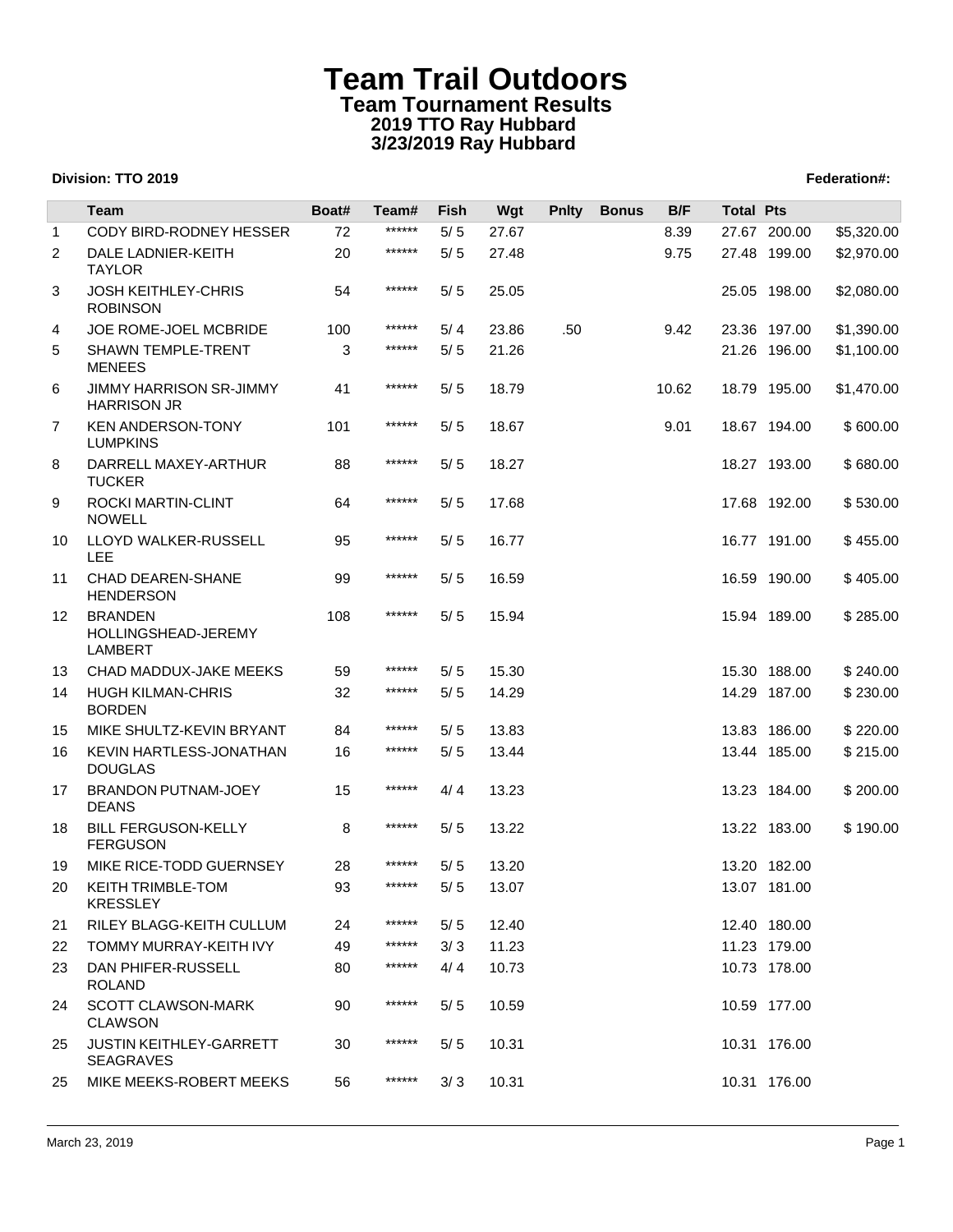|    | Team                                             | Boat# | Team#    | Fish | Wgt  | <b>Pnity</b> | <b>Bonus</b> | B/F | <b>Total Pts</b> |             |
|----|--------------------------------------------------|-------|----------|------|------|--------------|--------------|-----|------------------|-------------|
| 27 | AARON GRANT-SCOTT<br><b>EAGER</b>                | 67    | ******   | 4/4  | 9.99 |              |              |     |                  | 9.99 174.00 |
| 28 | <b>CHRIS RIVERY-CHARLIE</b><br><b>PRIDDY</b>     | 19    | ******   | 5/5  | 9.36 |              |              |     |                  | 9.36 173.00 |
| 29 | <b>CRAIG BROWN-BRANDON</b><br><b>SPENCER</b>     | 65    | ******   | 4/4  | 9.28 |              |              |     |                  | 9.28 172.00 |
| 30 | <b>CHAD CLARK-GENE DEVORE</b>                    | 18    | ******   | 3/3  | 9.25 |              |              |     |                  | 9.25 171.00 |
| 31 | <b>JUSTIN TUNNELL-TYLER</b><br><b>HOLMES</b>     | 51    | ******   | 3/3  | 9.09 |              |              |     |                  | 9.09 170.00 |
| 32 | RICK NEWTON-JEFF ARNOLD                          | 109   | ******   | 4/4  | 8.66 |              |              |     |                  | 8.66 169.00 |
| 33 | <b>CODY BURDINE-KEITH</b><br><b>BRYAN</b>        | 57    | ******   | 3/3  | 8.64 |              |              |     |                  | 8.64 168.00 |
| 34 | JEFF SMITH-AUSTIN SMITH                          | 21    | ******   | 3/3  | 8.48 |              |              |     |                  | 8.48 167.00 |
| 35 | ALLEN PERRIN-DARRELL<br><b>CAMPBELL</b>          | 106   | ******   | 4/4  | 8.01 |              |              |     |                  | 8.01 166.00 |
| 36 | <b>BRUCE BENEDICT-CHARLES</b><br><b>BENEDICT</b> | 33    | ******   | 4/4  | 7.86 |              |              |     |                  | 7.86 165.00 |
| 37 | <b>BILLY MATHEWS-JEFF</b><br><b>NORRISS</b>      | 53    | ******   | 4/4  | 7.80 |              |              |     |                  | 7.80 164.00 |
| 38 | KY MARTIN-CHRIS MOORE                            | 35    | ******   | 3/3  | 7.62 |              |              |     |                  | 7.62 163.00 |
| 39 | PAUL MITCHELL-RONALD<br><b>BEAMON</b>            | 75    | ******   | 3/3  | 7.60 |              |              |     |                  | 7.60 162.00 |
| 40 | JON PIGNATELLI-KEITH<br><b>JACKS</b>             | 74    | ******   | 4/4  | 7.45 |              |              |     |                  | 7.45 161.00 |
| 41 | <b>BRUCE ANDERSON-JOHN</b><br>ANDERSON           | 55    | ******   | 4/4  | 7.37 |              |              |     |                  | 7.37 160.00 |
| 41 | <b>BEN BURNETT-DAVID</b><br><b>BRANHAM</b>       | 9     | ******   | 2/2  | 7.37 |              |              |     |                  | 7.37 160.00 |
| 43 | ANDY MOOTY-BLAKE MOOTY                           | 68    | ******   | 2/2  | 7.27 |              |              |     |                  | 7.27 158.00 |
| 44 | <b>BRAD SHUFLIN-RYAN</b><br><b>SHUFLIN</b>       | 12    | ******   | 2/2  | 7.21 |              |              |     |                  | 7.21 157.00 |
| 45 | <b>CRAIG GOODWIN-RYAN</b><br><b>MCGRAIL</b>      | 22    | ******   | 3/3  | 7.03 |              |              |     |                  | 7.03 156.00 |
| 46 | <b>BRIAN CLARK-JEFF STEVENS</b>                  | 7     | ******   | 3/3  | 6.80 |              |              |     |                  | 6.80 155.00 |
| 47 | RICKY YOST-RICHARD YOST                          | 77    | $******$ | 3/3  | 6.76 |              |              |     |                  | 6.76 154.00 |
| 48 | DAVID LANDIS-ALEK<br><b>BLANKENAU</b>            | 86    | ******   | 3/3  | 6.68 |              |              |     |                  | 6.68 153.00 |
| 49 | JIM OWENS-CORY MILLER                            | 11    | ******   | 3/3  | 6.61 |              |              |     |                  | 6.61 152.00 |
| 50 | <b>GUY WEBER-GUY SMITH</b>                       | 40    | ******   | 3/3  | 6.21 |              |              |     |                  | 6.21 151.00 |
| 51 | PAUL JEFFCOAT-LEVI<br><b>SMITHERS</b>            | 70    | ******   | 2/2  | 6.12 |              |              |     |                  | 6.12 150.00 |
| 52 | JASON RIEDEL-DANIEL<br><b>HERRING</b>            | 6     | ******   | 1/1  | 6.09 |              |              |     |                  | 6.09 149.00 |
| 53 | <b>TOMMY CLIMER-GREG</b><br>MULHOLLAND           | 78    | ******   | 3/3  | 5.93 |              |              |     |                  | 5.93 148.00 |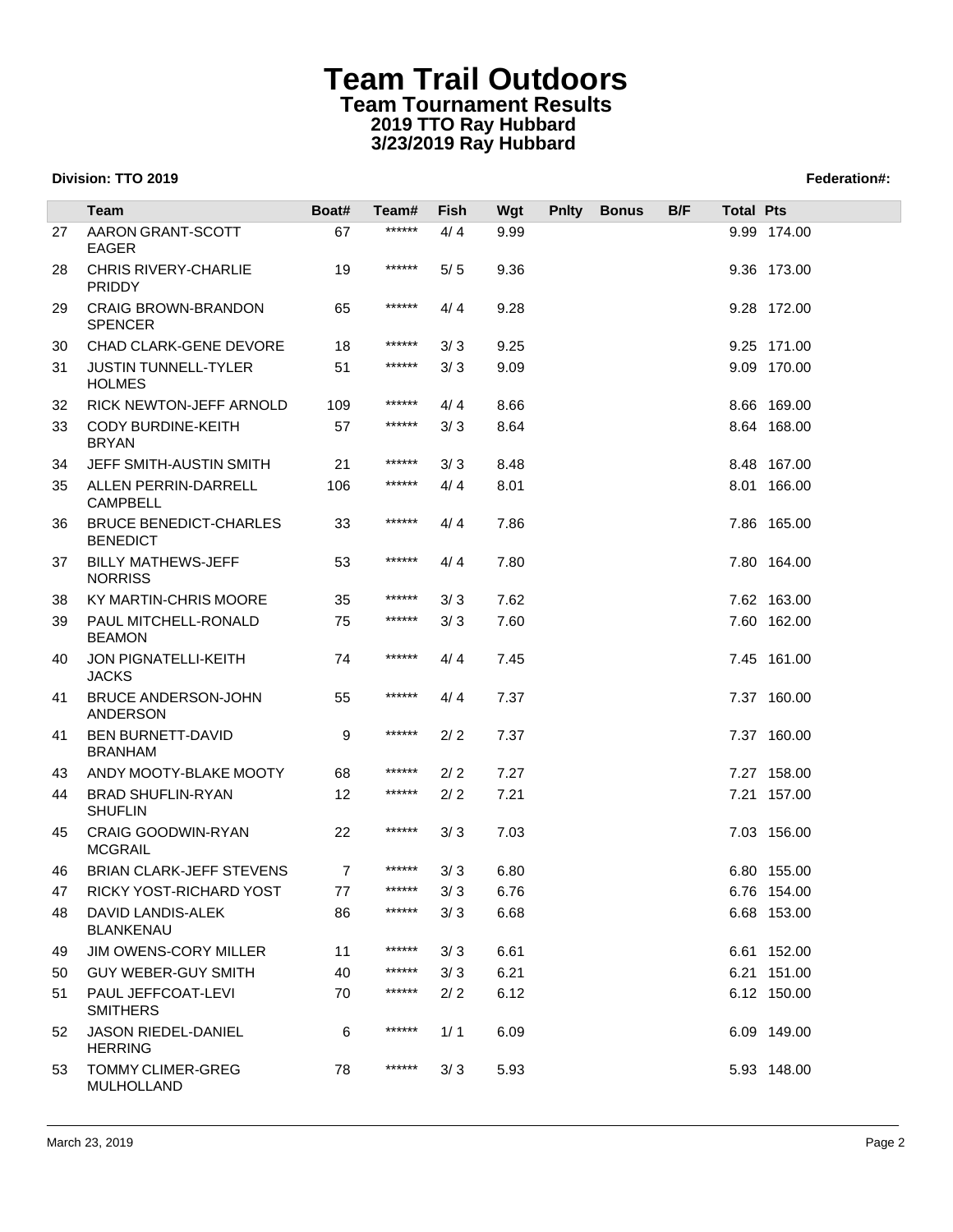|    | <b>Team</b>                                             | Boat# | Team#  | Fish | Wgt  | <b>Pnity</b> | <b>Bonus</b> | B/F | <b>Total Pts</b> |             |
|----|---------------------------------------------------------|-------|--------|------|------|--------------|--------------|-----|------------------|-------------|
| 54 | JOE SMITH-JASON DUNNING                                 | 98    | ****** | 3/3  | 5.92 |              |              |     |                  | 5.92 147.00 |
| 55 | <b>JAMES CORDELL-MIKE</b>                               | 5     | ****** | 3/3  | 5.88 |              |              |     |                  | 5.88 146.00 |
|    | <b>POPEJOY</b>                                          |       |        |      |      |              |              |     |                  |             |
| 56 | <b>JUSTIN JOHNS-DALLAS</b><br><b>SMITH</b>              | 14    | ****** | 3/3  | 5.60 |              |              |     |                  | 5.60 145.00 |
| 57 | <b>JERRID CAFFEY-BRAD</b><br><b>RITCHIE</b>             | 71    | ****** | 2/2  | 5.41 |              |              |     |                  | 5.41 144.00 |
| 58 | <b>MARK MCCLURE-RYKER</b><br><b>HOLMES</b>              | 79    | ****** | 2/2  | 4.75 |              |              |     |                  | 4.75 143.00 |
| 59 | DAVID CROW-MARK CHILD                                   | 13    | ****** | 2/2  | 4.59 |              |              |     |                  | 4.59 142.00 |
| 60 | <b>AUSTIN BUCK-TERRY</b><br><b>BOLLOM</b>               | 85    | ****** | 1/1  | 4.52 |              |              |     |                  | 4.52 141.00 |
| 61 | CHRIS CROSSON-BRAD<br><b>CLAMPITT</b>                   | 58    | ****** | 2/2  | 4.14 |              |              |     |                  | 4.14 140.00 |
| 62 | STEPHEN HARRIS-PAUL<br>VAUGHN                           | 82    | ****** | 2/2  | 3.87 |              |              |     |                  | 3.87 139.00 |
| 63 | <b>MICHAEL</b><br>KOHLSCHMIDT-ROGER<br><b>KONEICZNY</b> | 23    | ****** | 1/1  | 3.69 |              |              |     |                  | 3.69 138.00 |
| 64 | RICHARD SLACK-RANDY<br><b>KVAPIL</b>                    | 104   | ****** | 1/1  | 3.10 |              |              |     |                  | 3.10 137.00 |
| 65 | <b>CHRIS BACHTA-JASON</b><br><b>ADAMS</b>               | 10    | ****** | 1/1  | 2.85 |              |              |     |                  | 2.85 136.00 |
| 66 | <b>JOSH STAPLETON-MORRIS</b><br><b>HERRING</b>          | 63    | ****** | 1/1  | 2.81 |              |              |     |                  | 2.81 135.00 |
| 67 | JORDAN LANE-MATHEW<br>LANE                              | 92    | ****** | 1/1  | 2.23 |              |              |     |                  | 2.23 134.00 |
| 68 | SHAWN MCDONALD-MARK<br><b>WRIGHT</b>                    | 29    | ****** | 1/1  | 1.89 |              |              |     |                  | 1.89 133.00 |
| 69 | NORMAN MINERICH-JOE<br><b>HUCHOWSKI</b>                 | 36    | ****** | 1/   | 1.98 | .50          |              |     |                  | 1.48 132.00 |
| 70 | <b>CRAIG BUTLER-MATT</b><br><b>BUTLER</b>               | 110   | ****** |      | .00. |              |              |     |                  | .00 102.00  |
| 70 | AARON CALOPY-VINCE<br><b>HUBBARD</b>                    | 96    | ****** |      | .00  |              |              |     |                  | .00 102.00  |
| 70 | SHAWN CASTONGUAY-ALEC<br>CASTONGUAY                     | 26    | ****** |      | .00  |              |              |     |                  | .00 102.00  |
| 70 | JOHN CROUCH-MARK STEEN                                  | 102   | ****** |      | .00. |              |              |     |                  | .00 102.00  |
| 70 | DAVID CURTIS-MARK MUECK                                 | 111   | ****** |      | .00. |              |              |     |                  | .00 102.00  |
| 70 | SCOTTIE DANIELS-MATT<br><b>BABBIT</b>                   | 60    | ****** |      | .00. |              |              |     |                  | .00 102.00  |
| 70 | <b>TYLER DEMAY-DUSTIN</b><br><b>YOUNG</b>               | 31    | ****** |      | .00. |              |              |     |                  | .00 102.00  |
| 70 | NEIL DEMPSEY-JUSTIN<br><b>PRATER</b>                    | 1     | ****** |      | .00. |              |              |     |                  | .00 102.00  |